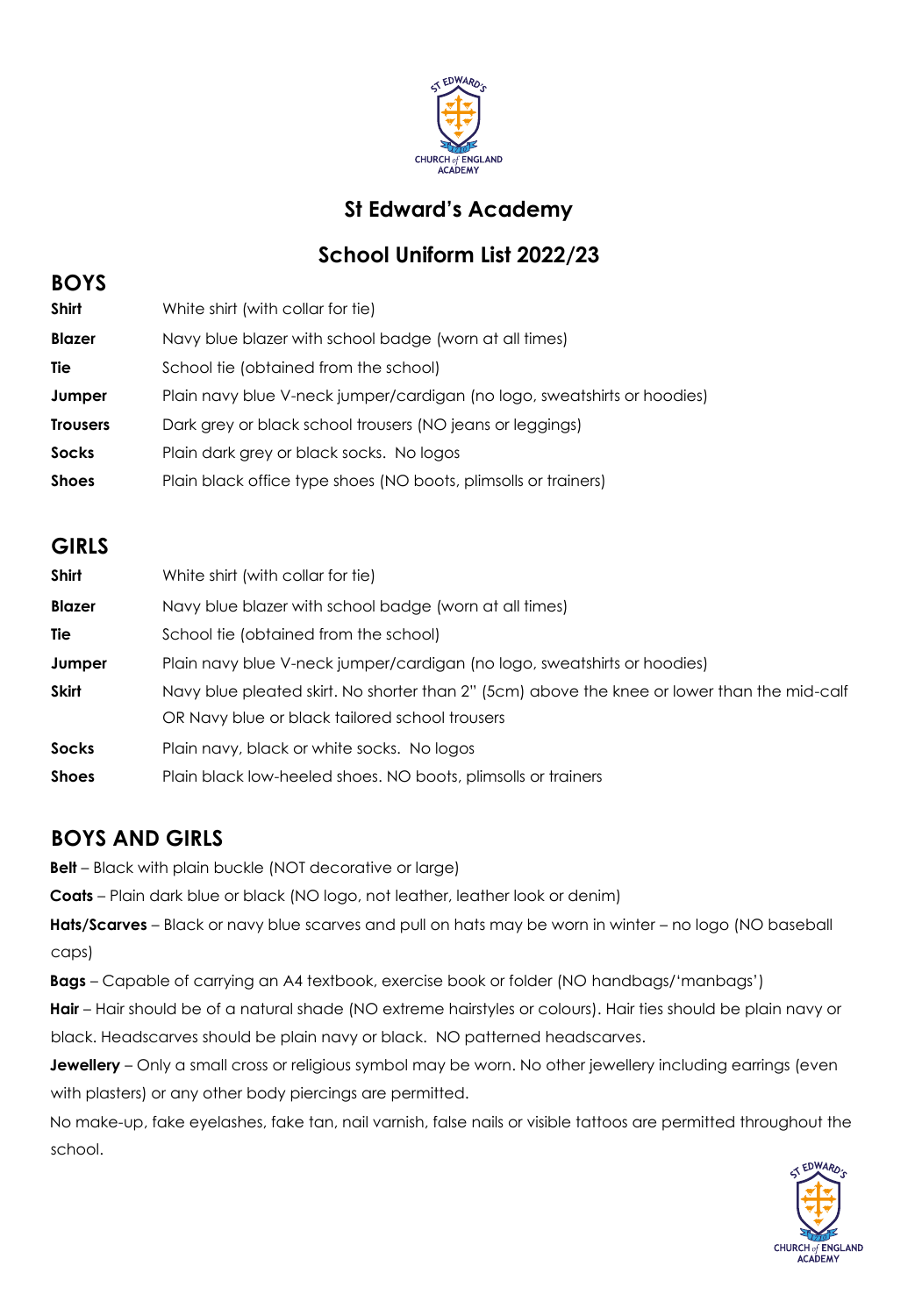

**PE Kit**



Shorts Plain navy blue - no logo

PE Top - Light blue polo with school logo





Socks White socks.



Trainers with white sole

School tracksuit with school logo – can be purchased separately and top can be personalised with initials





Additional: (optional for girls)

- Navy blue football socks
- Shin pads
- Boots outdoor football/astro/moulded

You can purchase the above items only from Premier Schoolwear or Havering Schoolwear:

Premier Schoolwear Ltd Unit 7 Tonbridge Works Harold Hill Romford RM3 8TS

Tel: 01708 377699 www.premierschoolwear.co.uk

Havering Schoolwear Ltd, 160-162 Hornchurch Rd, Hornchurch RM11 1QH

Tel: 01708 767 890 [www.haveringschoolwear.co.uk](http://www.haveringschoolwear.co.uk/)